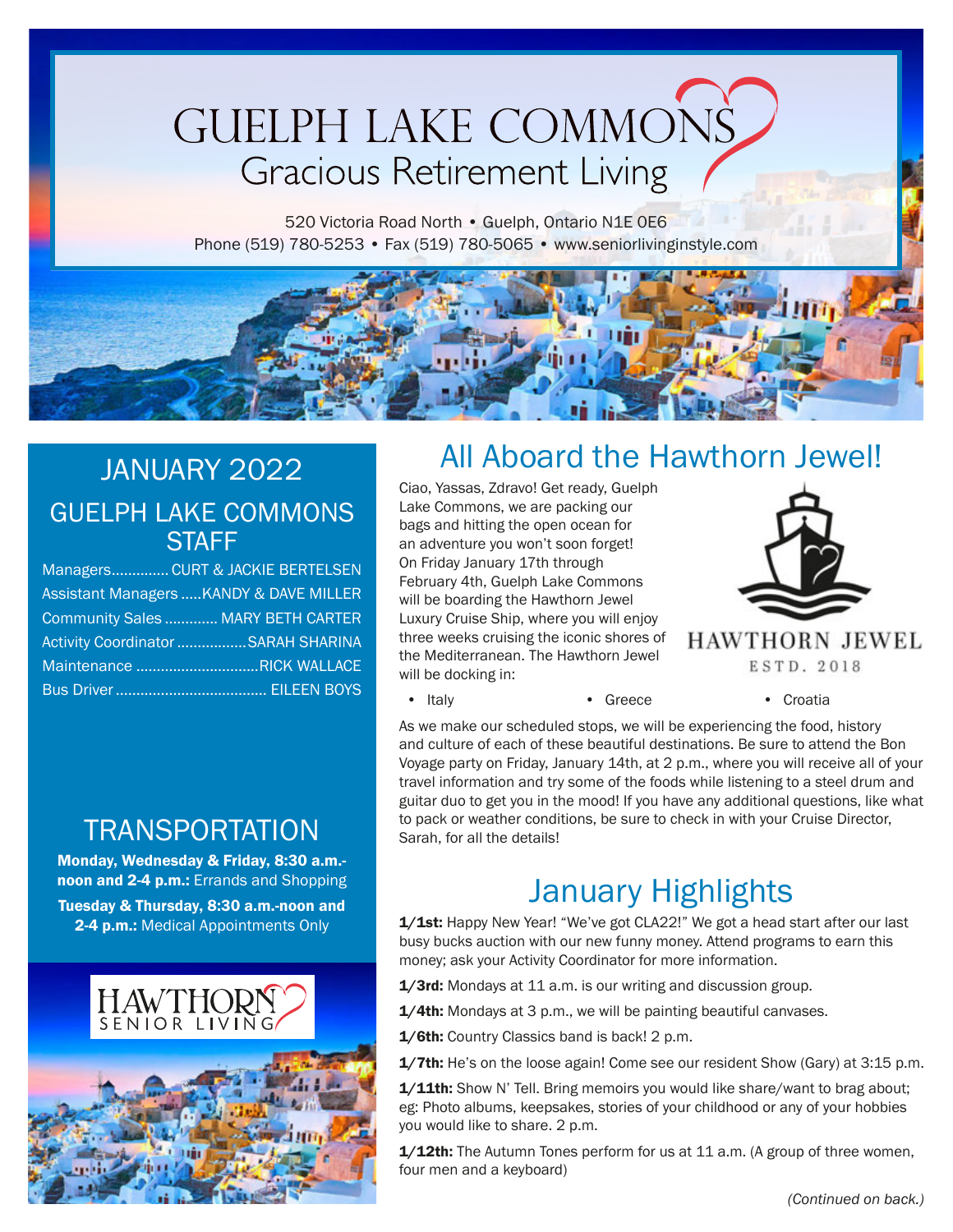|                                      | <b>SUNDAY</b>                                       | <b>MONDAY</b>                                          | <b>TUESDAY</b>                                   | <b>WEDNESDAY</b>                                      | <b>THURSDAY</b>                                                            | <b>FRIDAY</b>                                                          | <b>SATURDAY</b>                            |
|--------------------------------------|-----------------------------------------------------|--------------------------------------------------------|--------------------------------------------------|-------------------------------------------------------|----------------------------------------------------------------------------|------------------------------------------------------------------------|--------------------------------------------|
| <b>JANUARY</b>                       |                                                     |                                                        |                                                  |                                                       |                                                                            |                                                                        | <b>NEW YEAR'S DAY</b>                      |
| 2022                                 |                                                     |                                                        |                                                  |                                                       |                                                                            |                                                                        | 9:30 Exercises, AR                         |
|                                      |                                                     |                                                        |                                                  |                                                       |                                                                            |                                                                        | 10:00 Coffee Break with                    |
| <b>Birthdays</b>                     |                                                     |                                                        |                                                  |                                                       |                                                                            |                                                                        | Friends, AR                                |
| Lois Rougeau, 2nd                    |                                                     |                                                        |                                                  |                                                       |                                                                            |                                                                        | 2:00 Bid Euchre, AR<br>3:00 Pool Games, PR |
| Molly Van Roon, 3rd                  |                                                     |                                                        |                                                  |                                                       |                                                                            |                                                                        |                                            |
| Ross Couling, 4th<br>Bunny From, 5th | 10:00 Coffee Break                                  |                                                        |                                                  | 9:30 Exercises, AR                                    | 9:30 Exercises, AR                                                         | 9:30 Exercises, AR                                                     |                                            |
| Merilyn Armitage, 11th               | with Friends, AR                                    | 9:30 Exercises, AR                                     |                                                  | 10:00 Coffee Break                                    | 10:15 Bingo, AR                                                            | 10:00 Coffee Break                                                     | 9:30 Exercises, AR                         |
| Cassandra Finlay,                    | 11:00 Chapel Service with                           | 11:00 Writing Group, AR                                | 9:30 Exercises, AR                               | with Friends!, AR                                     | 2:00 Country Classics<br>Band!, AR                                         | with Friends, AR<br>2:00 Bingo, AR                                     | 10:00 Coffee Break with                    |
| 15th (Employee)                      | <b>Mike Gordon, AR</b><br>2:30 Cribbage Club, AR    | 2:00 Bingo, AR                                         | 10:15 Beanbag<br><b>Baseball, AR</b>             | 2:00 Scenic Drives, FD<br>2:00 Bridge Club, TV        | 3:00 Euchre, AR                                                            | 3:00 Bridge Club, TV                                                   | Friends, AR                                |
| Kelly Goulden, 16th                  | 7:00 Movie:                                         | 3:00 Painting                                          | 3:30 Card Bingo, AR                              | 2:00 Movie                                            | 3:00 St. John Therapy<br>Dog Visits, AT                                    | 3:15 The Red Green Show<br>(Impersonator), AR                          | 2:00 Bid Euchre, AR                        |
| (Employee)<br>Bill Winstanley, 17th  | Residents'                                          | Group, AR                                              |                                                  | Matinee, AR                                           | 7:00 Netflix: Heartland                                                    | 7:00 Friday Night at                                                   | 3:00 Pool Games, PR                        |
| Ruth Anne Moyer, 21st                | Choice, AR                                          |                                                        |                                                  | 3:30 Book Club, L                                     | Series, TV                                                                 | the Movies, AR                                                         |                                            |
| Aine Gordon, 24th                    | 10:00 Coffee Break                                  | 10<br>9:30 Exercises, AR                               | 11<br>9:30 Exercises, AR<br>9:30 Bookmobile, FD  | 12<br>9:30 Exercises, AR<br>10:00 Coffee Break        | 13<br>9:30 Exercises, AR<br>10:15 Bingo, AR                                | 14<br>9:30 Exercises, AR<br>10:00 Specialty Coffee                     | 15                                         |
| Marg Synnott, 25th                   | with Friends, AR                                    | 10:00 Smoothies and                                    | 10:15 Beanbag Baseball, AR                       | with Friends!, AR                                     | 11:15 Tuck Shop, AR                                                        | Social, AR                                                             | 9:30 Exercises, AR                         |
| Emily Harloff, 30th                  | 11:00 Chapel Service with<br><b>Mike Gordon, AR</b> | Chats, AR<br>10:00 Tuck Shop, AR                       | 11:00 Cameron Cards<br>Vendor, AT                | 11:00 Autumn Tones<br>Perform!, AR                    | 2:00 Hand Waxing, AR                                                       | 11:00 Make a Tie Dye Shirt!, AR<br>2:00 Hawthorn Adventure             | 10:00 Coffee Break with<br>Friends, AR     |
| (Employee)                           | 2:30 Cribbage Club, AR                              | 11:00 Writing Group, AR                                | 11:15 Sarah & Davy's                             | 2:00 Chair Yoga, AR<br>2:00 Scenic Drives, FD         | 3:00 Euchre, AR<br>3:00 St. John Therapy                                   | <b>Kick Off Party!, AT</b><br>2:00 Steel Band Duo, AT                  | 2:00 Bid Euchre, AR                        |
| <b>Locations</b>                     | 7:00 Movie: Residents'                              | 2:00 Bingo, AR                                         | Rehearsal, AR                                    | 2:00 Bridge Club, TV                                  | Dog Visits, AT                                                             | 3:00 Bridge Club, TV                                                   | 3:00 Pool Games, PR                        |
| <b>Activity Room, AR</b>             | Choice, AR                                          | 3:00 Painting Group, AR                                | 2:00 Show N Tell, AR<br>3:30 Card Bingo, AR      | 3:00 Ice Cream Sundae<br>Social, AT                   | 7:00 Netflix: Heartland<br>Series, TV                                      | 7:00 Friday Night at the<br>Movies, AR                                 |                                            |
| Atrium, AT                           | 10:00 Coffee Break                                  | $16$ Welcome to Italy!                                 | 18<br>9:30 Exercises, AR                         | 19<br>9:30 Exercises, AR                              | 20                                                                         | 21<br>9:30<br>Exercises, AR                                            | 22                                         |
| Chapel, CH                           | with Friends, AR                                    | 9:30 Exercises, AR<br>10:00 Tuck Shop, AR              | 10:15 Beanbag                                    | 10:00 Italian Coffee                                  | 9:30 Exercises, AR<br>10:00 Italian Coffee Experience, AR                  | 10:00 Italian Coffee<br>Experience, AR                                 | 9:30 Exercises, AR                         |
| Dining Room, D                       | 11:00 Chapel Service with                           | 10:00 Italian Coffee<br><b>Experience, AR</b>          | <b>Baseball, AR</b>                              | Experience, AR<br>11:00 Lunch Outing: Ennios          | 10:15 (Win a Pizza Party) Bingo, AR<br>11:15 Pasta Train Challenge, AR     | 11:00 Movie: Under the<br><b>Tuscan Sun, AR</b>                        | 10:00 Coffee Break with                    |
| Exercise Room,<br>Second Floor, ER   | <b>Mike Gordon, AR</b><br>2:30 Cribbage Club, AR    | 11:00 Italian Travel Agency                            | 11:15 Sarah & Davy's<br>Rehearsal, AR            | Pasta House, FD                                       | 2:00 Toga Party/Wear White!, AR<br>2:00 Italian Music: Violin              | 12:30 Private Dining: Pizza                                            | Friends, AR                                |
| Front Driveway, FD                   | 7:00 Movie:                                         | (Info Packet), AR<br>2:00 (Win a Pizza Party)          | 2:00 Build Your Own                              | 2:00 Chair Yoga in the<br><b>Vineyards, AR</b>        | & Accordion, AR<br>3:00 Euchre, AR                                         | <b>Party Winners, D</b><br>2:00 Bingo, AR                              | 2:00 Bid Euchre, AR                        |
| <b>Hallway Beside</b>                | Residents'                                          | Bingo, AR<br>3:00 Venice Canvas                        | Pizza, AR                                        | 2:00 Bridge Club, TV                                  | 3:00 St. John Therapy Dog Visits, AT<br>7:00 Netflix: Heartland Series, TV | 3:00 Bridge Club, TV<br>7:00 Friday Night at                           | 3:00 Pool Games, PR                        |
| <b>Activity Room, HW</b>             | Choice, AR                                          | Painting, AR                                           | 3:30 Card Bingo, AR                              | 3:00 Gelato Taste Test!, AT                           |                                                                            | the Movies, AR                                                         |                                            |
| Library, Second Floor, L             | 23<br>10:00 Coffee Break                            | 24<br>Welcome to Greece!<br>9:30 Exercises, AR         | 25<br>9:00 Sew on the Go<br>(Beryl), AT          | 26<br>9:30 Hearing Clinic (Lynn<br>McCurdy), TV       | 9:30 Exercises, AR                                                         | 28<br>27 Pub Night!, AR<br>9:30 Exercises, AR                          | 29                                         |
| Lobby, LBY<br>Patio, P               | with Friends, AR                                    | 10:00 Tuck Shop, AR<br>10:00 Greek Frappes, AR         | 9:30 Exercises, AR<br>9:30 Bookmobile, FD        | 9:30 Exercises, AR                                    | 10:15 (Win a Greek Dinner)<br>Bingo, AR                                    | <b>Greek Frappes, AR</b><br>10:00<br><b>Movie: My Big Fat</b><br>11:00 | 9:30 Exercises, AR                         |
| Pool Room, Second                    | 11:00 Chapel Service with                           | 11:00 Writing Group, AR                                | 10:15 Beanbag Baseball, AR                       | 10:00 Greek Frappes, AR<br>11:00 Greek Gardens        | 11:15 Olive Tasting, AR<br>2:00 Resident/Manager/                          | <b>Greek Wedding, AR</b>                                               | 10:00 Coffee Break with                    |
| Floor, PR                            | <b>Mike Gordon, AR</b><br>2:30 Cribbage Club, AR    | 11:00 Greece Travel Agency<br>(Info Packet), AR        | 11:15 Sarah & Davy's<br>Rehearsal, AR            | <b>Lunch Outing, FD</b><br>2:00 Scenic Drives, FD     | <b>Chef Meeting, AR</b><br>3:00 Euchre, AR                                 | 12:30 Greek Dinner Winners<br>(Private Dining), D                      | Friends, AR<br>2:00 Bid Euchre, AR         |
| <b>TV Room, Second</b>               | 7:00 Movie: Residents'                              | 2:00 (Win a Greek<br>Dinner) Bingo, AR                 | 12:30 Robbie Burns<br>Day Lunch, D               | 2:00 Yoga in Greece, AR                               | 3:00 St. John Therapy                                                      | 2:00 Traditional Greek<br>Dancing, AR                                  | 3:00 Pool Games, PR                        |
| Floor, TV                            | Choice, AR                                          | 3:00 Paint N' Sip in<br><b>WINDER</b><br>Santorini, AR | 2:00 Baking: Baklava!, AR<br>3:30 Card Bingo, AR | 2:00 Bridge Club, TV<br>3:00 Hot Spring Spa Hour!, AR | Dog Visits, AT<br>7:00 Netflix: Heartland Series, TV                       | 3:00 Bridge Club, TV<br>7:00 Friday Night at the Movies, AR            |                                            |
| <u>"All our dreams</u>               | 10:00 Coffee Break                                  | 31<br><b>30</b> Welcome to Croatia!                    |                                                  |                                                       |                                                                            |                                                                        |                                            |
| can come true,                       | with Friends, AR                                    | 9:30 Exercises, AR                                     |                                                  |                                                       |                                                                            |                                                                        |                                            |
| if we have the                       | 11:00 Chapel Service with                           | 10:00 Tuck Shop, AR<br>10:00 Kava Experience           |                                                  |                                                       |                                                                            |                                                                        |                                            |
| courage to                           | <b>Mike Gordon, AR</b>                              | in Croatia, AR<br>11:00 Writing Group, AR              |                                                  |                                                       |                                                                            |                                                                        |                                            |
| pursue them."                        | 2:30 Cribbage Club, AR<br>7:00 Movie:               | 11:00 Croatian Travel Agency                           |                                                  |                                                       |                                                                            |                                                                        |                                            |
| -Walt Disney                         | Residents'                                          | (Info Packet), AR<br>2:00 Bingo, AR                    |                                                  |                                                       |                                                                            |                                                                        |                                            |
|                                      | Choice, AR                                          | 3:00 Stained Glass Project, AR                         |                                                  |                                                       |                                                                            |                                                                        |                                            |

B<sub>irth</sub> Loi

Act

Lib<sup>1</sup>